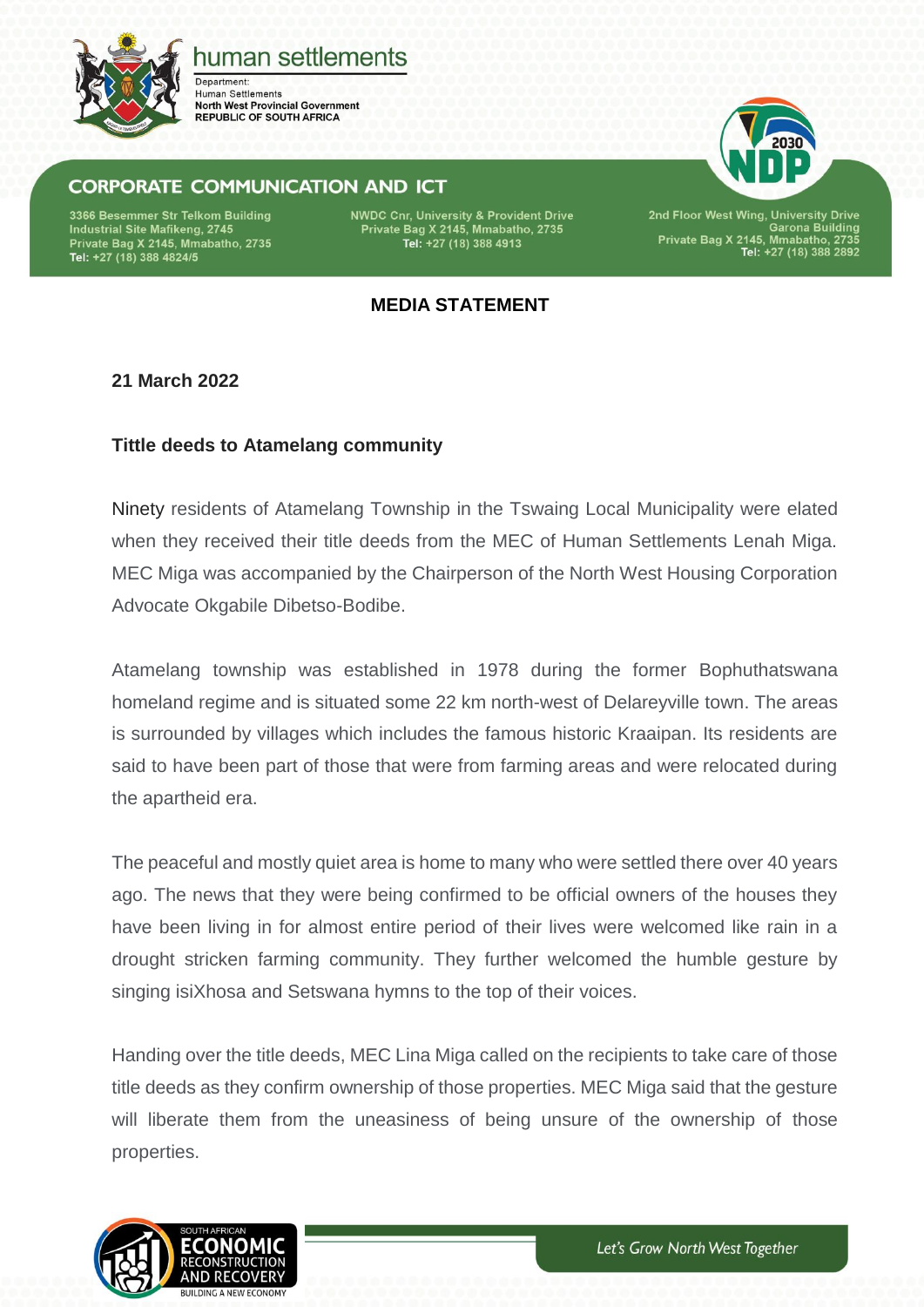"Government is doing this to restore the dignity that was take away from you during the apartheid era. We want to ensure that you own those properties, not only for you, but for generations and generations to come. You deserve better as residents especially during this month of Human rights. Your rights were trampled on and this is how the current government wants to assure you and correct the imbalances of the past," said Miga.

Among the beneficiaries is a visibly impaired 89 year old Mmadinku Tlhomelang. She stayed in her house for 40 years with her three children and grandchildren. The social grand pensioner said that it feels good to have sense of ownership.

"This opens doors to so many things on one's life. It says God is with us, and that our prayers are being answered. I'm personally grateful to this government and thank them from the bottom of my heart," said Tlhomelang who was on cloud nine.

The tittle deed handing over is part of the departmental programme in conjunction the North West Housing Corporation. The North West Housing Corporation Chairperson of the Board Advocate Okgabile Dibetso Bodibe said that her institution will ensure that they issue more title deeds across the province.

She said that they will also continue to work hand in hand with local municipalities in all areas where the NWHC owns properties. She further confirmed that due diligence is key in every hand over of title deeds, mainly to ensure that ownership is transferred to the right person.

MEC Miga was accompanied by Tswaing local municipality mayor Norah Mahlangu and chairperson of the North West Housing Corporation Advocate Okgabile Dibetso-Bodibe, and other senior managers from local municipality.

#### END

Issued by the Department of Human Settlements (North West) Enquiries: Ms Dineo Lolokwane SPOKESPERSON: Department of Human Settlements 0725418444 \ 018-388 3291